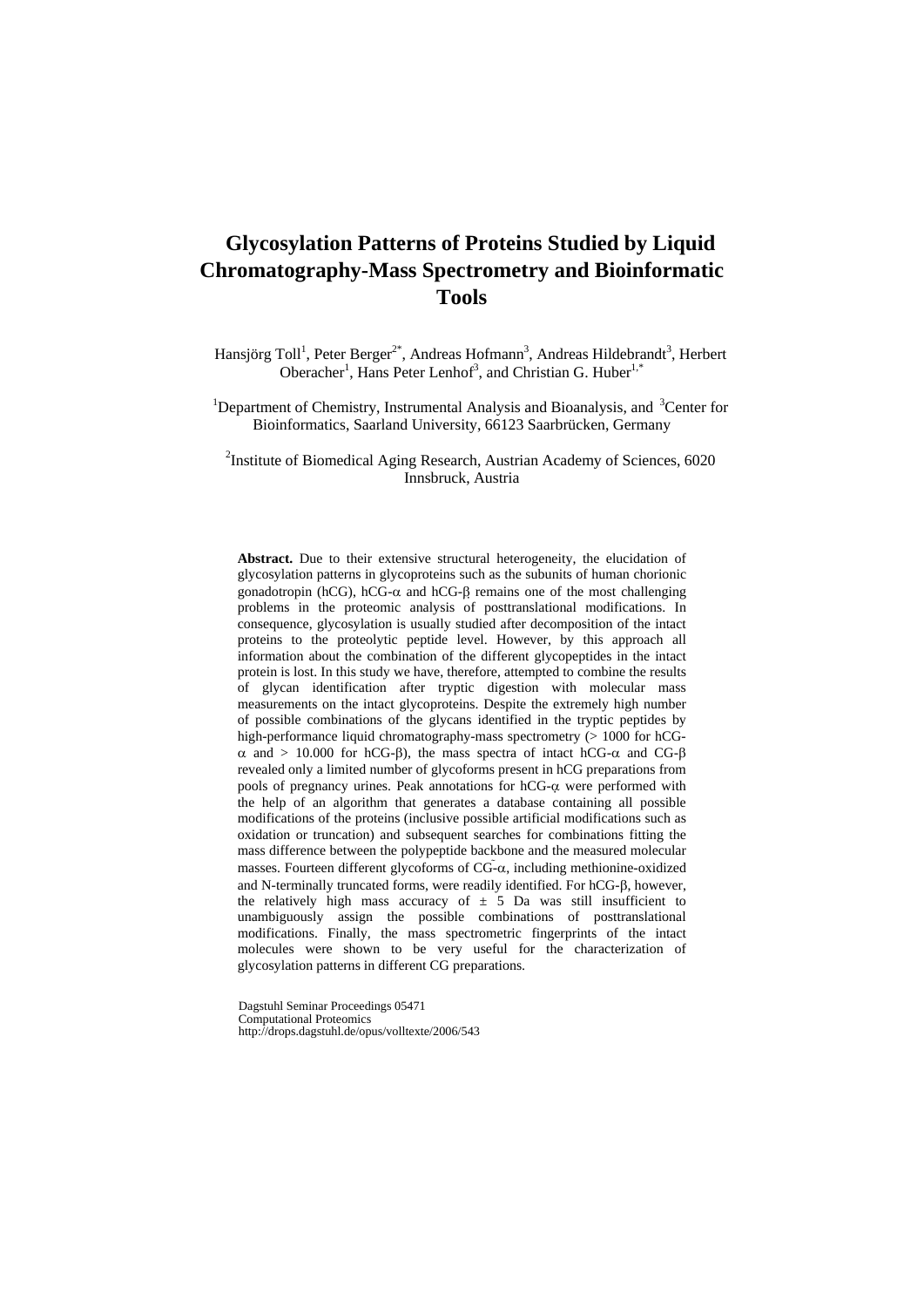# **1 Introduction**

The detection and measurement of human chorionic gonadotropin (hCG) is the basis of several pregnancy testing and diagnostic procedures. Moreover, hCG has been recognized as a marker for trophoblastic and nontrophoblastic tumors. It consists of two non-covalently linked subunits, hCG-α and hCG-β whereby the α-subunit is common to all four human glycoprotein hormones (GPH) . Both subunits are heavily glycosylated: hCG-α contains two N-glycosylation sites on Asn 52 and Asn 78, hCGβ two N- glycosylation sites (Asn 13 and 30) on its core region and four Oglycosylation sites (Ser 121,127,132 and 138) (Mise & Bahl, 1980;Fujiki, Rathnam et al., 1980;Blithe & Iles, 1995;Kessler, Reddy et al., 1979;Kessler, Mise et al., 1979). Information about the glycosylation patterns is considered to be essential for the proposed use of particular forms of glycosylation as markers for cancer(Nemansky, Moy et al., 1998;Mizuochi, Nishimura et al., 1983). Our analytical strategy involved the identification of glycans present in gonadotropin first at the tryptic peptide level **(see Figure 1**) followed by characterization of the glycosylation pattern at the intact protein level **(see Figure 2**).



**Figure 1.** Analytical strategy for the identification of glycans by enzymatic digestion followed by high-performance liquid chromatography hyphenated to electrospray ionization mass spectrometry.

2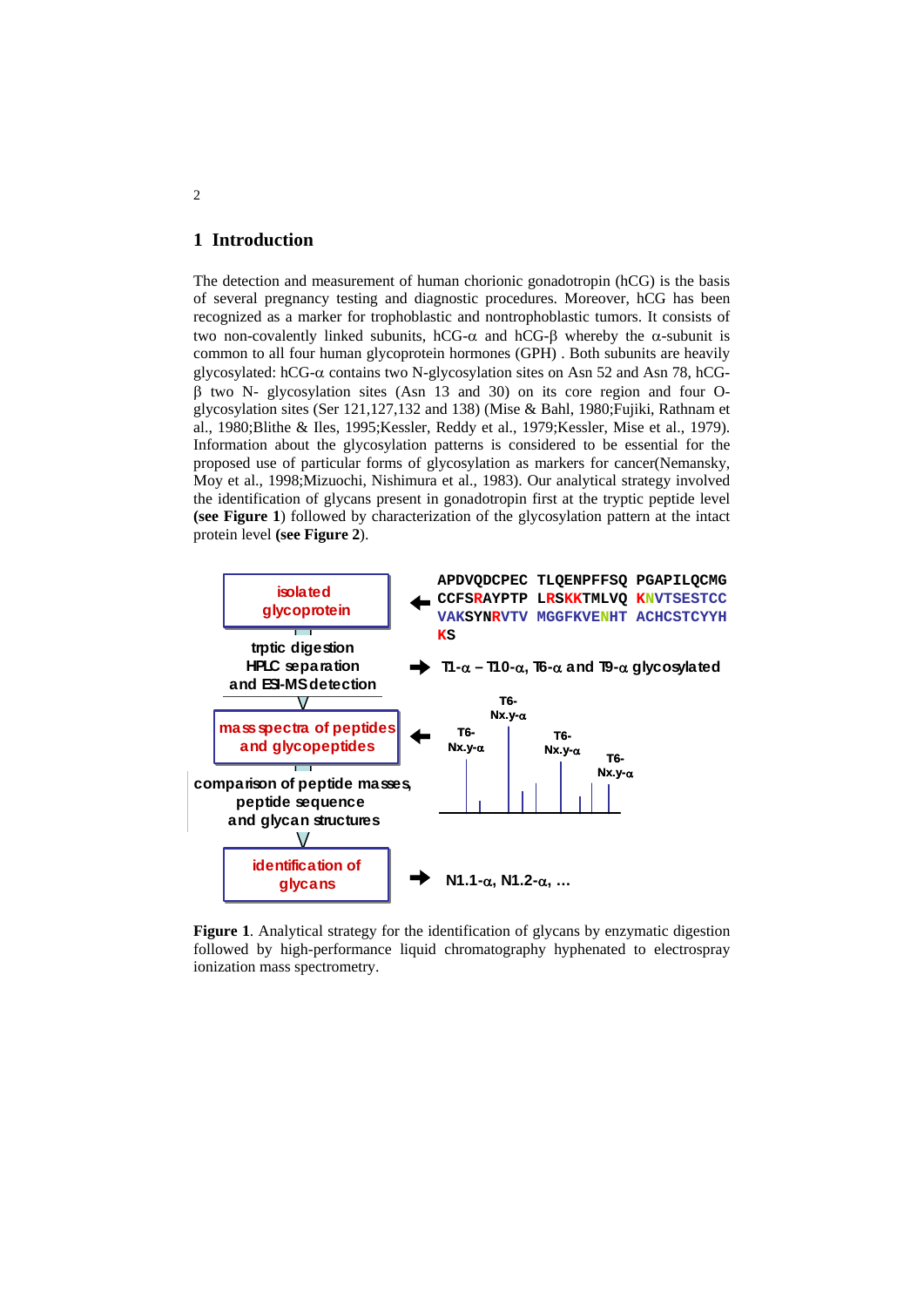

**Figure 2**. Analytical strategy for the characterization of glycosylation patterns by high-performance liquid chromatography hyphenated to electrospray ionization mass spectrometry.

### **2 Identification of Glycans on the Basis of Tryptic Glycopeptides**

We followed the approach of Liu et al. (Liu & Bowers, 1997) to detect the glycopeptides of hCG-α and hCG-β in order to obtain information about the glycan compositions present in our hCG preparation. Ion-pair reversed-phase HPLC-ESI-MS analysis of the reduced and pyridylethylated tryptic peptides of purified  $hCG-\alpha$  using 200 μm i.d. monolithic separation columns revealed the tryptic peptides of hCG- $α$ and β. Sequence coverages of 95.7% and 96.6%, respectively were obtained for hCGα and hCG-β. The glycan compositions associated with the peptides were assigned upon comparison of the measured masses with the theoretical masses of the peptides modified with the glycan compositions. However, investigation at the tryptic peptide level yielded no information about the assembly of different peptides and glycopeptides in the intact protein molecule. Therefore, the next step of the investigation aimed at the characterization of hCG glycosylation at the intact molecule level.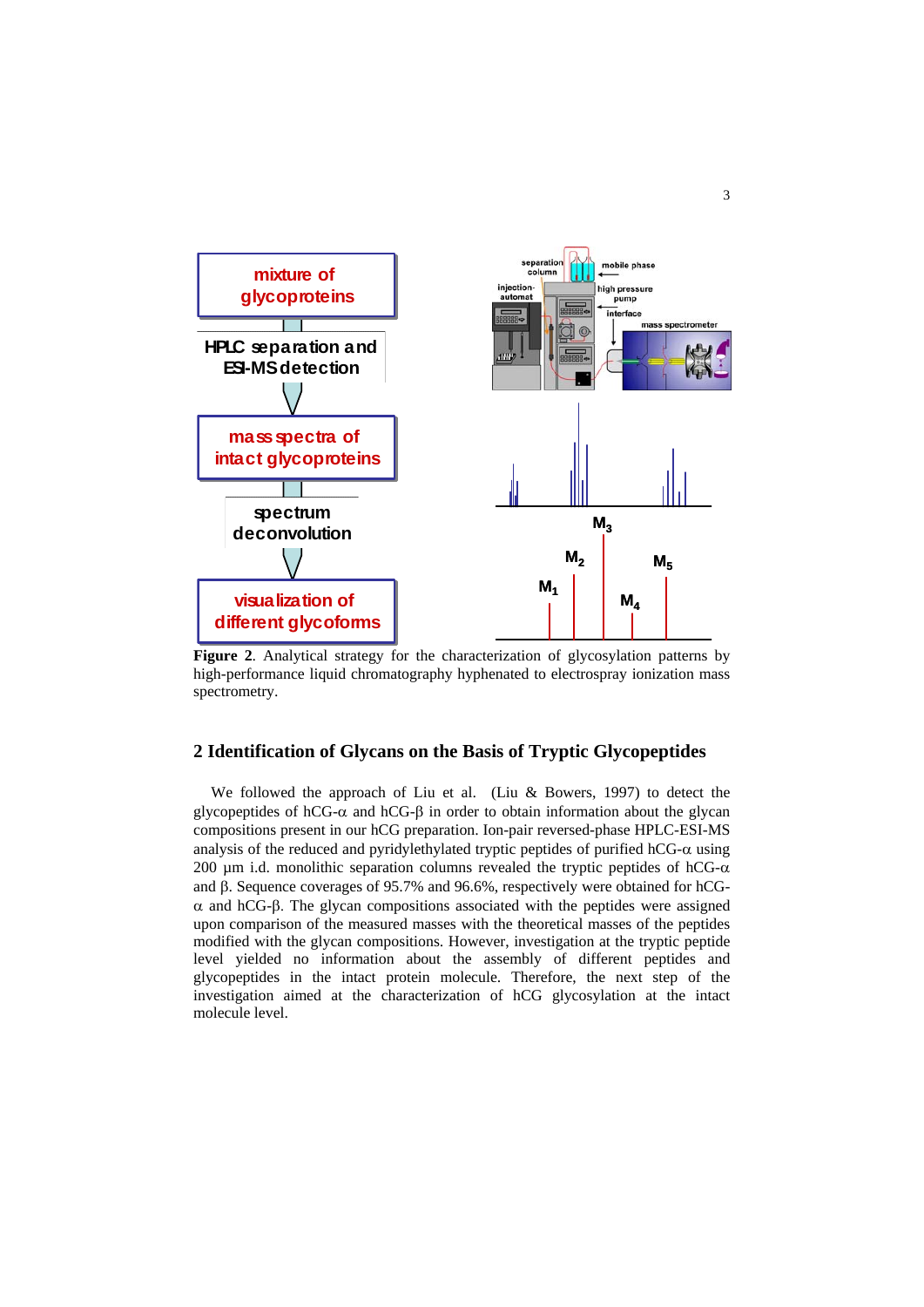# **3 Characterization of hCG Glycosylation Patterns by Intact Molecular Mass Analysis**

Upon multi-step purification and tuning the mass spectrometer with the 7+ charge state of lysozyme at m/z 2044, abundant signals were detected in the m/z range of 1500-3000 for hCG-α and hCG β. Deconvolution of the raw mass spectra yielded intact molecular masses in a range of 13000-14110 Da and 22000-24000 Da, which clearly identified hCG- $\alpha$  and hCG  $\beta$ . As far as we know, this is the first mass spectrometric investigation that was able to detect and resolve the heterogeneous glycoforms both of native hCG-α and hCG-β (Liu & Bowers, 1997). Considering the 31 different glycans known for hCG-α, two possible sites of N-glycosylation, oxidation, as well as carboxy-terminal truncation (see below) as additional modifications of the polypeptide backbone, combinatoric analysis tells us that there are

$$
\begin{pmatrix} 31+2-1 \\ 2 \end{pmatrix} \begin{pmatrix} 2 \\ 1 \end{pmatrix} \begin{pmatrix} 2 \\ 1 \end{pmatrix} = 2112
$$

possible combinations to obtain the intact molecular mass of hCG-α.

A bioinformatic algorithm that generated a database containing all possible modifications of the proteins, including modifications possibly introduced during sample preparation such as oxidation or truncation, was utilized to find peak annotations for hCG-α. Combinations were searched that fitted the mass difference between the polypeptide backbone and the measured molecular masses (**Figure 3**).



**Figure 3.** General scheme for the assignment of glycosylation patterns to intact glycoproteins characterized by electrospray ionization mass spectrometry.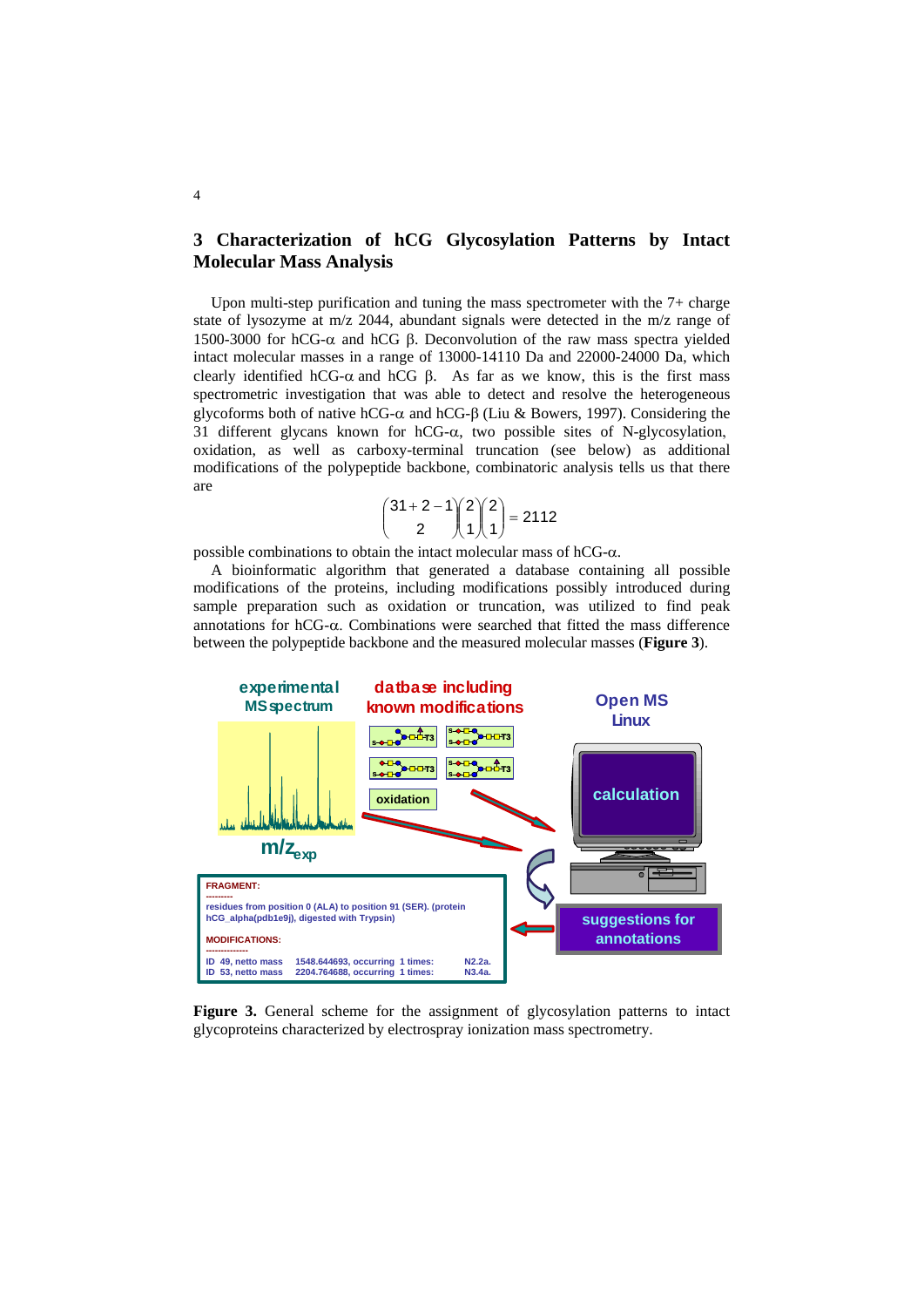In total, fourteen different glycoforms of  $hCG-\alpha$ , containing biantennary, partly sialylized hybrid-type glycans, including methionine-oxidized and N-terminally truncated forms, were identified using the intact molecular mass measurements and the algorithm for peak annotation. Although mass spectra of high quality were also obtained for hCG-β, a database search mass accuracy of  $\pm$  5 Da was found insufficient to unambiguously assign the possible combinations of posttranslational modifications.

#### **2 Conclusions**

Our investigations proofed that mass spectrometry at the intact molecule level in combination with bioinformatic interpretation of databases containing possible posttranslational modifications is a useful tool for the study of glycosylated proteins. The analyses not only directly revealed the different glycoforms present in hCG preparations in pools of pregnancy urines, but also indicated the introduction of additional modifications in the course of sample workup and purification, including truncation and oxidation. To solve the problem of ambiguous peak annotation for hCG-β, the molecular masses need to be determined with greater accuracy.

### **3. References**

Part of this work has been accepted for publication in Electrophoresis, 2006.

Blithe, D. L.Iles, R. K.," The role of glycosylation in regulating the glycoprotein hormone free alpha-subunit and free beta-subunit combination in the extraembryonic coelomic fluid of early pregnancy", Endocrinology, 136, 903-10 (1995).

Fujiki, Y., Rathnam, P.,Saxena, B. B.," Studies on the disulfide bonds in human pituitary follicle-stimulating hormone", Biochim. Biophys. Acta, 624, 428-35 (1980).

Kessler, M. J., Mise, T., Ghai, R. D.,Bahl, O. P.," Structure and location of the Oglycosidic carbohydrate units of human chorionic gonadotropin", J. Biol. Chem., 254, 7909-14 (1979).

Kessler, M. J., Reddy, M. S., Shah, R. H.,Bahl, O. P.," Structures of N-glycosidic carbohydrate units of human chorionic gonadotropin", J. Biol. Chem., 254, 7901-8 (1979).

Liu, C.Bowers, L. D.," Mass spectrometric characterization of the beta-subunit of human chorionic gonadotropin", J. Mass. Spectrom., 32, 33-42 (1997).

Mise, T.Bahl, O. P.," Assignment of disulfide bonds in the alpha subunit of human chorionic gonadotropin", J. Biol. Chem., 255, 8516-22 (1980).